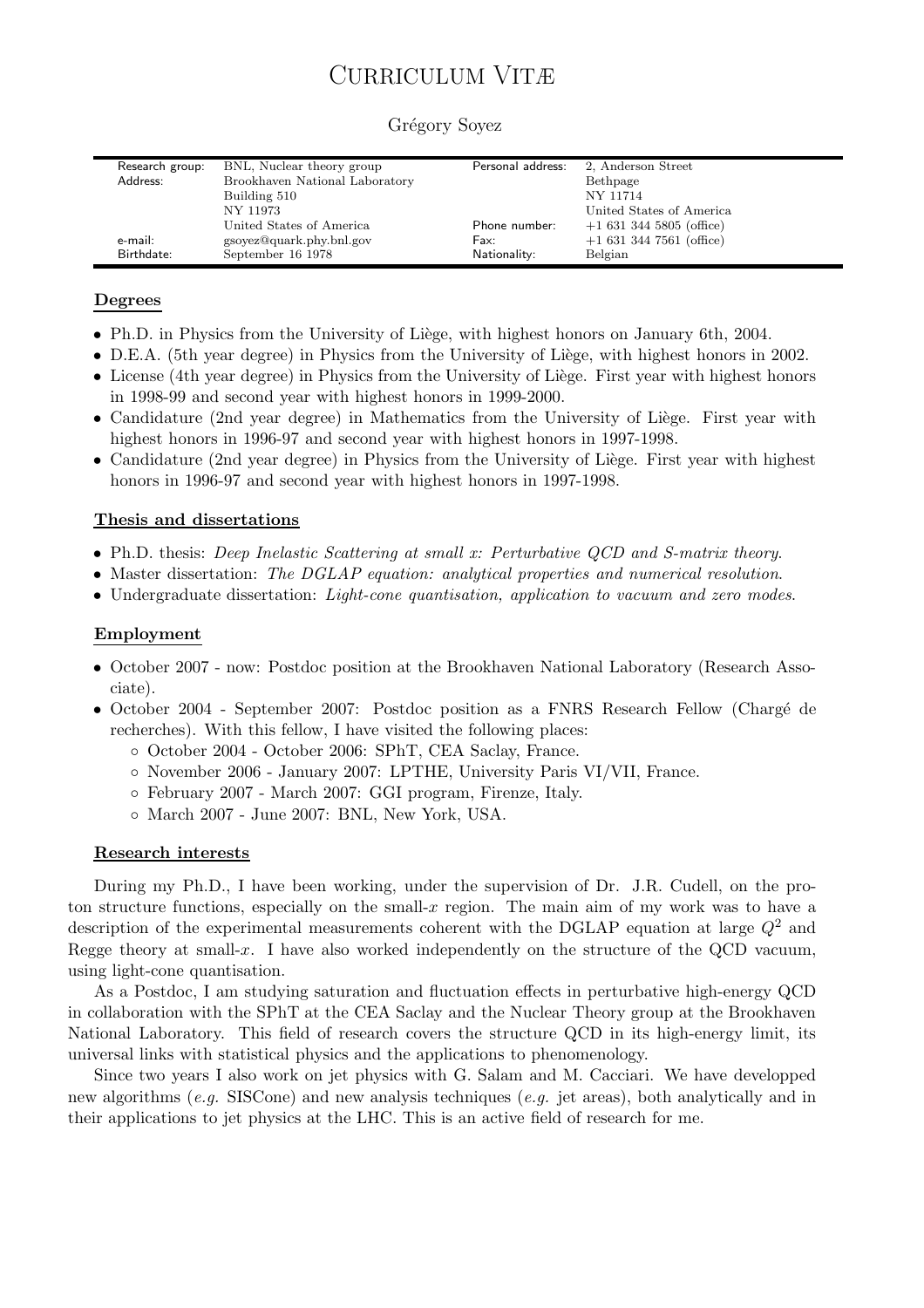# General knowledge

- Quantum field theory, particle physics and gauge theories.
- Theoretical astrophysics, general relativity and cosmology.
- Group theory.
- Programming in C, C++, Pascal, Fortran, Java and Basic; 3D programmation using OpenGL; multi-platform programmation using wxWidgets.

# Miscellaneous distinctions

- Participation, with the Belgian team, to the 37th International Mathematical Olympiad, in 1996. Bronze medal.
- Roset Prize, given by the AMULg (Association of the Ulg Mathematicians) for the year 1996-97. That prize is granted each year to a student in Mathematical Sciences.

# Teaching experience

- Programming exercises for B.A. students in Chemical Sciences, in 1999-2000 (30 hours/year).
- Physics laboratories for the general physics course for  $1<sup>st</sup>$  year students in Computer Sciences, in 2002-2003 (50 hours/year).
- Physics laboratories for the general physics course for  $1<sup>st</sup>$  year students in Computer Sciences, in 2003-2004 (50 hours/year).

# Publication list:

# *Regular articles:*

- 1. M. Cacciari, J. Rojo, G. Salam and G. Soyez, *Quantifying the performance of jet definitions for kinematic reconstruction at the LHC*, arXiv:0810.1304.
- 2. S. Munier, G.P. Salam and G. Soyez, *Travelling waves and impact parameter correlations*, to appear in Phys. Rev. D, arXiv:0807.2870.
- 3. M. Cacciari, G.P. Salam and G.Soyez, *The anti-*kt *jet clustering algorithm*, JHEP 04 (2008) 063 [arXiv:0802.1189].
- 4. M. Cacciari, G.P. Salam and G.Soyez, *The catchment area of jets*, JHEP 04 (2008) 005 [arXiv: 0802.1188]
- 5. A. Dumitru, E. Iancu, L. Portugal, G. Soyez and D.N. Triantafyllopoulos, *Pomeron loop and running coupling effects in high energy QCD evolution*, JHEP 0708 (2007) 062 [arXiv:0706.2540].
- 6. G. Soyez, *Saturation QCD predictions with heavy quarks at HERA*, Phys. Lett. B 655 (2007) 32 [arXiv: 0705.3672].
- 7. Gavin P. Salam and Gregory Soyez, *A Practical Seedless Infrared-Safe Cone jet algorithm*, JHEP 0705 (2007) 086 [arXiv:0704.0292] (see also http://projects.hepforge.org/siscone/).
- 8. C. Marquet, R. Peschanski and G. Soyez *Exclusive vector meson production at HERA from QCD with saturation*, Phys. Rev. D 76 (2007) 034011 [arXiv:hep-ph/0702171].
- 9. J.T. de Santana Amaral, M.B. Gay Ducati, M.A. Betemps and G. Soyez, γ <sup>∗</sup>p *cross-section from the dipole model in momentum space*, Phys. Rev. D 76 (2007) 094018 [arXiv:hep-ph/0612091].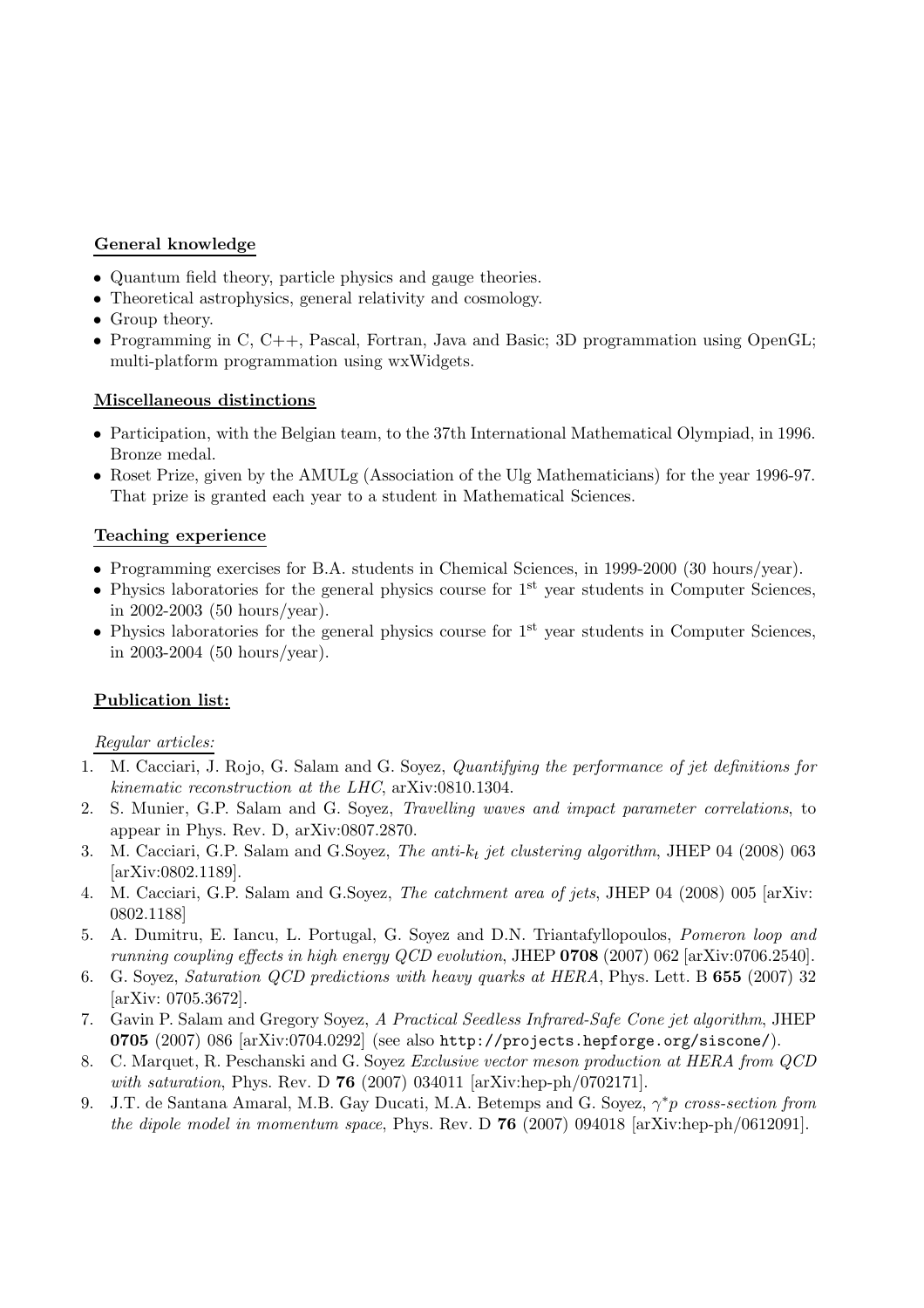- 10. E. Iancu, J.T. de Santana Amaral, G. Soyez and D.N. Triantafyllopoulos, *One-dimensional model for QCD at high energy*, Nucl. Phys. A 786 (2007) 131 [arXiv:hep-ph/0611105].
- 11. F. Gelis, R. Peschanski, G. Soyez and L. Schoeffel, *Systematics of geometric scaling*, Phys. Lett. B 647 (2007) 376 [arXiv:hep-ph/0610435].
- 12. C. Marquet, G. Soyez and B. W. Xiao, *On the probability distribution of the stochastic saturation scale in QCD*, Phys. Lett. B 639 (2006) 635 [arXiv:hep-ph/0606233].
- 13. E. Iancu, C. Marquet and G. Soyez, *Forward gluon production in hadron hadron scattering with Pomeron loops*, Nucl. Phys. A 780 (2006) 52 [arXiv:hep-ph/0605174].
- 14. Y. Hatta, E. Iancu, C. Marquet, G. Soyez and D. N. Triantafyllopoulos, *Diffusive scaling and the high-energy limit of deep inelastic scattering in*  $QCD$  *at large*  $N_c$  Nucl. Phys. A 773 (2006) 95 [arXiv:hep-ph/0601150].
- 15. C. Marquet, R. Peschanski and G. Soyez, *Consequences of strong fluctuations on high-energy QCD evolution*, Phys. Rev. D 73 (2006) 114005 [arXiv:hep-ph/0512186].
- 16. E. Iancu, G. Soyez and D. N. Triantafyllopoulos, *On the probabilistic interpretation of the evolution equations with Pomeron loops in QCD*, Nucl. Phys. A 768 (2006) 194 [arXiv:hepph/0510094].
- 17. C. Marquet, R. Peschanski, G. Soyez and A. Bialas, *Traveling waves in discretized Balitsky-Kovchegov evolution*, Phys. Lett. B 633 (2006) 331 [arXiv:hep-ph/0509216].
- 18. C. Marquet, R. Peschanski and G. Soyez, *QCD traveling waves at non-asymptotic energies*, Phys. Lett. B 628 (2005) 239 [arXiv:hep-ph/0509074].
- 19. G. Soyez, *Fluctuations effects in high-energy evolution of QCD*, Phys. Rev. D 72 (2005) 016007 [arXiv:hep-ph/0504129].
- 20. C. Marquet and G. Soyez, *The Balitsky-Kovchegov equation in full momentum space*, Nucl. Phys. A 760 (2005) 208-222 [arXiv:hep-ph/0504080].
- 21. C. Marquet, R. Peschanski and G. Soyez, *Traveling waves and geometric scaling at nonzero momentum transfer*, Nucl. Phys. A 756 (2005) 399-418 [arXiv:hep-ph/0502020].
- 22. G. Soyez, *Global QCD fit from*  $Q^2 = 0$  to  $Q^2 = 3000$   $GeV^2$  *with Regge-compatible initial condition*, Phys. Rev. D 71 (2005) 076001 [arXiv:hep-ph/0407098].
- 23. G. Soyez *Small-*Q<sup>2</sup> *extension of the DGLAP-constrained Regge residues*, Phys. Lett. B 603 (2004) 189-194 [arXiv:hep-ph/0401177].
- 24. G. Soyez, *Regge residues from DGLAP evolution*, Phys. Rev. D 69 (2004) 096005 [arXiv:hepph/0306113].
- 25. J.R. Cudell, E. Martynov and G. Soyez, t*-channel unitarity and photon cross-sections*, Nucl. Phys. B 682 (2004) 391-420 [arXiv:hep-ph/0207196].
- 26. H. J. Pirner, A. I. Shoshi and G. Soyez, log(1/x) *gluon distribution and structure functions in the loop-loop correlation model*, Eur. Phys. J. C 33 (2004) 63-74 [arXiv:hep-ph/0309155].
- 27. H. Caps, H. Decauwer, M-L. Chevalier, G. Soyez, M. Ausloos and N. Vandewalle, *Foam imbition in microgravity*, Eur. Phys. J. B 33 (2003) 115-119 [arXiv:cond-mat/0108367].
- 28. G. Soyez, *DGLAP evolution extends the triple pole pomeron fit*, Phys. Rev. D 67 (2003) 076001 [arXiv:hep-ph/0211361].
- 29. J-R. Cudell and G. Soyez, *Does* F<sup>2</sup> *need a hard pomeron*, Phys. Lett. B 516 (2001) 77-84 [arXiv:hep-ph/0106307].
- 30. G. Soyez, *Model for* SU(3) *vacuum degeneracy using light-cone coordinates*, Phys. Rev. D 63 (2001) 105012 [arXiv:hep-th/0101072].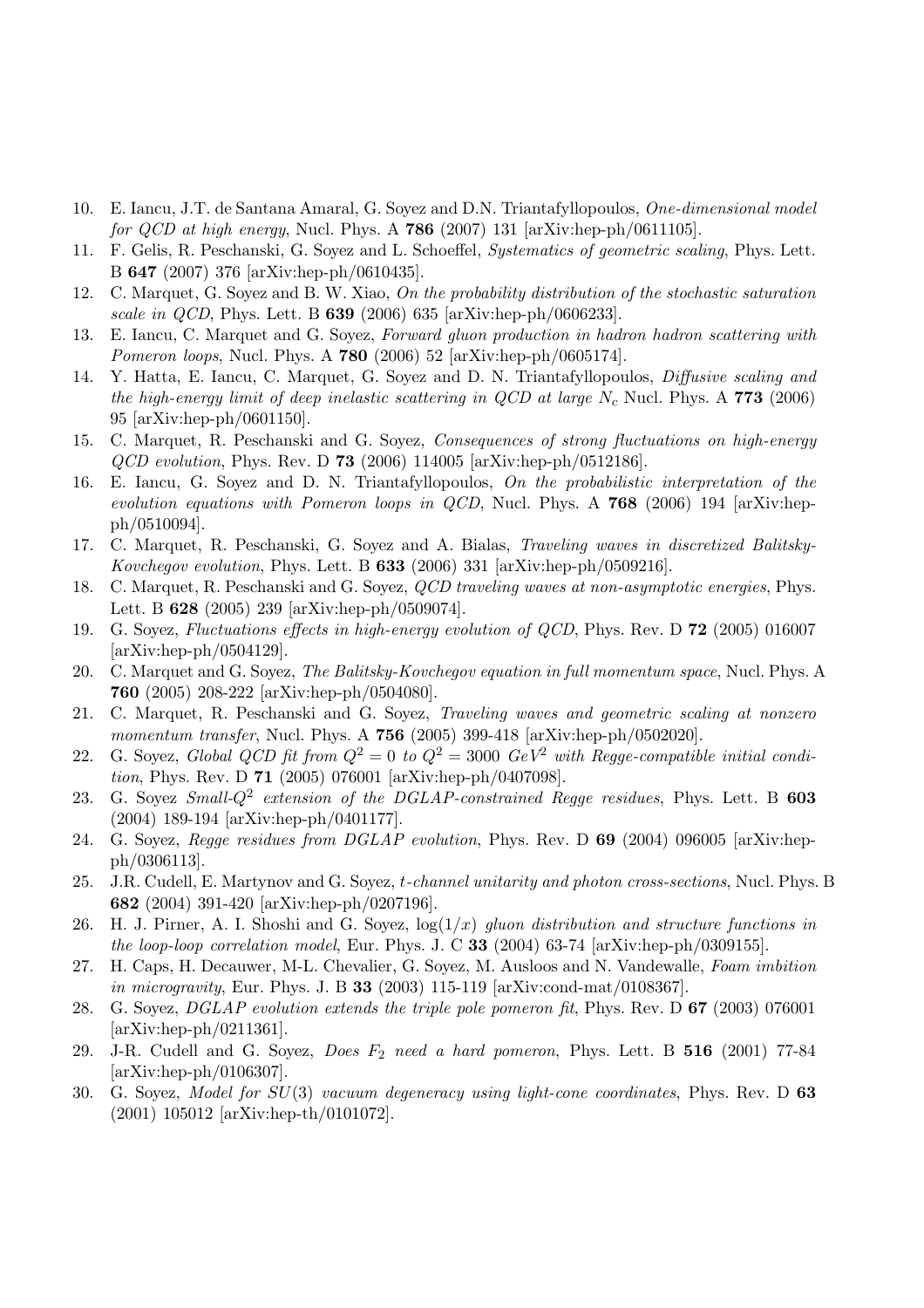*Conference proceedings:*

- 31. Grégory Soyez, *The SISCone and anti-k<sub>t</sub> jet algorithms*, DIS 2008, UCL, London, England, arXiv:0807.0021.
- 32. Gr´egory Soyez, *The Dipole picture in DIS: Saturation and heavy quarks*, DIS 2008, UCL, London, England, arXiv:0807.0020.
- 33. C. Buttar *et al.*, *Standard Model Handles and Candles Working Group: Tools and Jets Summary Report*, Les-Houches working group summary, arXiv:0803.0678.
- 34. J.T. de Santana Amaral, M.A. Betemps, M.B. Gay Ducati and G. Soyez, *The dipole-proton amplitude in momentum space*, 10th International Workshop on Hadron Physics, Florianopolis, Brazil, Int. J. Mod. Phys. E16 (2007) 2818.
- 35. J.T. de Santana Amaral, M.A. Betemps, M.B. Gay Ducati and G. Soyez, *BK equation and traveling wave solutions*, 1st Latin American Workshop on High Energy Phenomenology, Porto Alegre, Brazil, Braz. J. Phys. 37 (2007) 648.
- 36. R. Peschanski, C. Marquet and G. Soyez, *Non-forward Balitsky-Kovchegov equation and vector mesons*, DIS 2007, Munich, Germany, [arXiv:0706.1446 (hep-ph)].
- 37. G. Soyez, *QCD at high energy: saturation and fluctuation effects*, 46th Cracow School of Theoretical Physics, Zakopane, Poland, Acta Phys. Polon. B 37 (2006) 3477 [arXiv:hep-ph/0610436].
- 38. G. Soyez, *From QCD at high energy to statistical physics and back*, DIS 2006, Tsukuba, Japan [arXiv:hep-ph/0606229].
- 39. G. Soyez, *Saturation in high-energy QCD*, ENFPC 2005, Sao Lourenco, Brazil [arXiv:hepph/0605192].
- 40. G. Soyez, *Fluctuation effects in high-energy QCD*, EDS 2005, Blois, France [arXiv:hep-ph/0509138].
- 41. G. Soyez, C. Marquet and R. Peschanski, *Geometric scaling in high-energy QCD at nonzero momentum transfer*, 40th rencontres de Moriond, La Thuile, Italy [arXiv:hep-ph/0504117].
- 42. G. Soyez, *New insight in global QCD fits using Regge theory*, HLPR 2004, Liège, Belgium, AIP Conf.Proc.775 (2005) 88-96 [arXiv:hep-ph/0502158].
- 43. G. Soyez, *The triple-pole pomeron: Regge theory and DGLAP evolution*, DIS 2003, St-Petersburg, Russia [arXiv:hep-ph/0310230].
- 44. E. Martynov, J. R. Cudell and G. Soyez, *Consequences of* t*-channel unitarity for the interaction of real and virtual photons at high energies*, Diffraction 2002, Alushta, Ukraine [arXiv:hepph/0211448].
- 45. J. R. Cudell, E. Martynov and G. Soyez, *Consequences of* t*-channel unitarity for* γ (∗)p *and*  $\gamma^{(*)}\gamma^{(*)}$  *amplitudes*, ICHEP 2002, Amsterdam, The Netherlands [arXiv:hep-ph/0209281].

#### *Works in preparation:*

- 46. G. Soyez, *Update of the dipole model for exclusive processes in DIS*.
- 47. M. Cacciari, J. Rojo, G. Salam and G. Soyez, *Defining jets in heavy-ion collisions*.
- 48. M. Cacciari, G. Salam and G. Soyez, *The FastJet jet package: reference manual*.
- 49. G. Soyez, *Universal properties of travelling waves with running coupling*.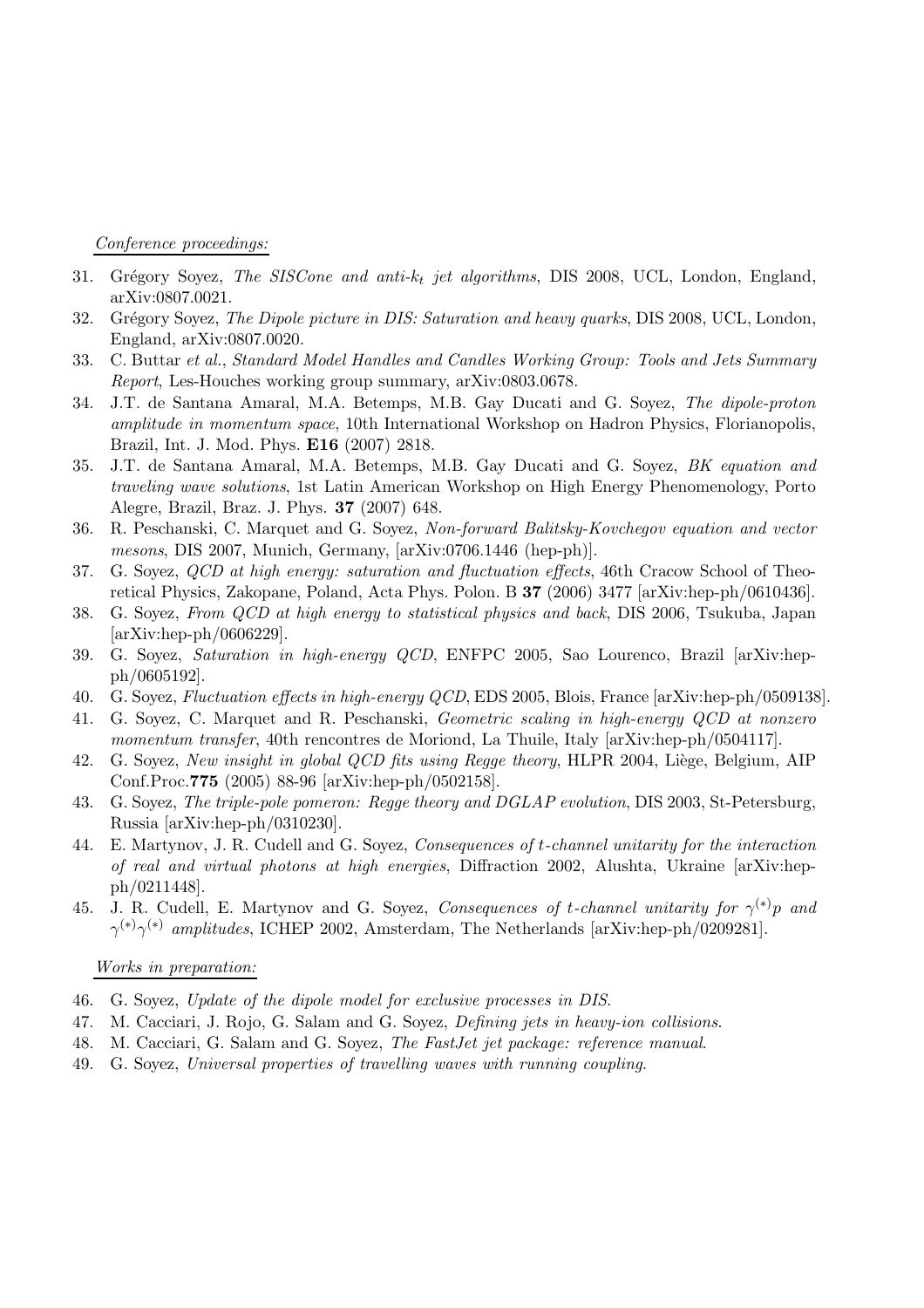### Conferences and collaborations

#### *Seminars:*

- *Recent progress in defining jets*, October 14 2008, ULg, Liège, Belgium.
- *Optimizing jet finding in* pp *and* AA *collisions*, August 14 2008, BNL, Upton NY, USA.
- *The FastJet jet package*, July 1 2008, Yale, USA.
- *An overview of saturation in QCD*, February 21 2008, ULg, Liège, Belgium (blackboard lecture).
- *New tools in jet physics: SISCone (a new cone algorithm) jet areas (a new concept)*, February 18 2008, IIHE, ULB/VUB, Brussels, Belgium.
- *New tools in jet physics: SISCone (a new cone algorithm) jet areas (a new concept)*, February 14 2008, UCL, Louvain-la-Neuve, Belgium.
- *An overview of saturation in QCD*, February 13 2008, ULB, Brussels, Belgium (blackboard lecture).
- *New tools in jet physics: SISCone (a new cone algorithm) jet areas (a new concept)*, February 12 2008, UMH, Mons, Belgium.
- *New tools in jet physics: SISCone (a new cone algorithm) jet areas (a new concept)*, October 31 2007, Fermilab, Batavia IL, USA.
- *QCD saturation phenomenology: geometric scaling at HERA*, October 11 2007, BNL, Upton NY, USA.
- *SISCone: a Seedless Infrared-Safe Cone algorithm*, August 8 2007, ULg, Liège, Belgium.
- *SISCone: a Seedless Infrared-Safe Cone algorithm*, June 12 2007, BNL, Upton NY, USA.
- *Saturation in High-energy QCD: scaling laws and phenomenological applications*, December 1 2006, VUB, Brussels, Belgium.
- *Saturation in High-energy QCD: scaling laws and phenomenological applications*, November 30 2006, UCL, Louvain, Belgium.
- *Saturation in High-energy QCD: scaling laws and phenomenological applications*, October 13 2006, CERN, Geneva, Switzerland.
- *High-Energy QCD: saturation and fluctuation effects*, April 10 2006, KEK, Tsukuba, Japan.
- *Saturation in High-energy QCD*, December 16 2005, ULg, Liège, Belgium.
- *Geometric scaling in High-Energy QCD*, November 23 2005, SPhT, CEA Saclay, Paris, France.
- *Saturation in High-energy QCD*, November 4 2005, ECT\*, Trento, Italy.
- *Saturation in High-energy QCD*, October 12 2005, UFRGS, Porto Alegre, Brasil.
- *Geometric scaling in High-energy QCD: nonzero momentum transfer and fluctuation effects*, June 23 2005, LPT, Université de Paris Sud, Orsay, France.
- *Geometric scaling in High-energy QCD*, April 20 2005, ULg, Liège, Belgium.
- *New insight in global QCD fits using Regge theory*, March 31 2005, LPTHE, Paris, France.
- *New insight in global QCD fits using Regge theory*, January 20 2005, Ecole Polytechnique, Palaiseau, France.
- *Deep Inelastic Scattering at small* x*: Perturbative QCD and* S*-matrix theory*, May 28 2004, IIHE, ULB, Brussels, Belgium.
- *The QCD factorisation theorem and DGLAP evolution*, 2003, ULg, Liège, Belgium.
- S-matrix theory: introduction and application to DIS, 2001, ULg, Liège, Belgium.
- *Light-cone quantisation: the vacuum problem*, 2000, ULg, Liège, Belgium.